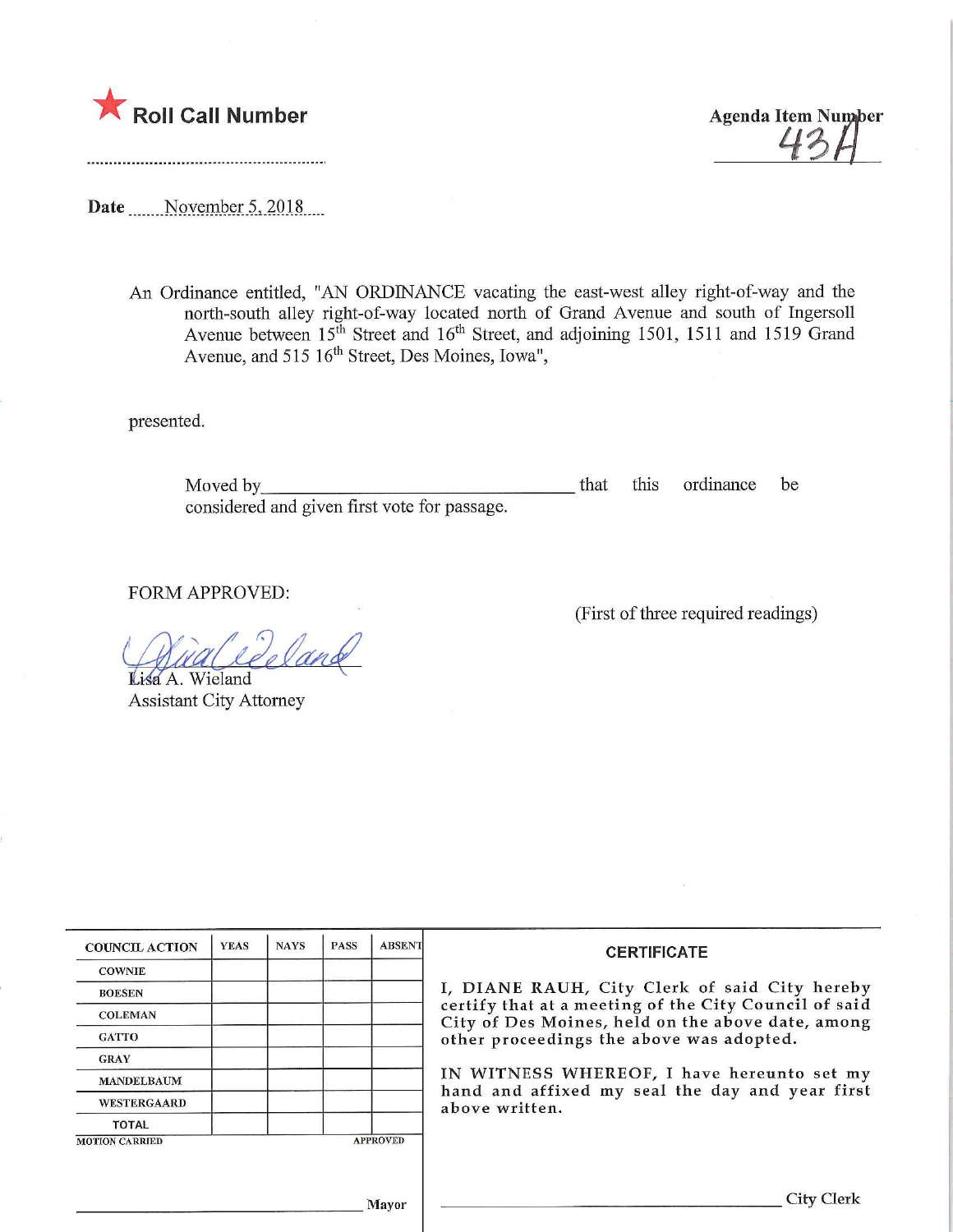Prepared by: Lisa A. Wieland, Assistant City Attorney, 400 Robert D. Ray Drive, Des Moines, Iowa 50309 (515) 283-4124 Return to: City Clerk's Office, 400 Robert D, Ray Drive, Des Moines, Iowa 50309

## ORDINANCE NO.

AN ORDINANCE vacating the east-west alley right-of-way and the north-south alley right-ofway located north of Grand Avenue and south of Ingersoll Avenue between 15<sup>th</sup> Street and 16<sup>th</sup> Street, and adjoining 1501, 1511 and 1519 Grand Avenue, and 515 16<sup>th</sup> Street, Des Moines, Iowa.

WHEREAS, all prior requirements of law pertaining to the vacation of public right-of-way have been fully observed; and

WHEREAS, it is desirable that the public right-of-way herein described be vacated;

NOW, THEREFORE, BE IT ORDAINED by the City Council of the City of Des Moines, Iowa:

Sec. 1. That the east-west alley right-of-way and the north-south alley right-of-way located north of Grand Avenue and south of Ingersoll Avenue between  $15<sup>th</sup>$  Street and  $16<sup>th</sup>$  Street, and adjoining of Grand Avenue and south of ingersoli Avenue between  $15$  Street and 16 Street, and adjoining  $501$ , 1511 and 1519 Grand Avenue, and  $515\,10$  street, Des Moines, Iowa, more specifically described as follows, be and is hereby vacated:

PART OF THE EAST/WEST ALLEY RIGHT OF WAY AND PART OF THE NORTH/SOUTH ALLEY RIGHT OF WAY, IN BLOCK 45 OF LYON'S ADDITION TO FORT DES MOINES, POLK COUNTY, IOWA, AN OFFICIAL PLAT, ALL NOW INCLUDED IN AND FORMING A PART OF THB CITY OF DES MOINES, POLK COUNTY, IOWA, AND MORE PARTICULARLY DESCRIBED AS FOLLOWS:

BEGINNING AT THE SOUTHWEST CORNER OF LOT 3 IN SAID BLOCK 45; THENCE NORTHEASTERLY ALONG THE NORTH RIGHT OF WAY LINE OF SAID EAST/WEST ALLEY TO THE NORTHERLY EXTENSION OF THE WEST LINE OF LOT 7 IN SAID BLOCK 45; THENCE SOUTHEASTERLY ALONG SAID NORTHERLY EXTENSION TO THE SOUTH RIGHT OF WAY LINE OF SAID EAST/WEST ALLEY; THENCE SOUTHWESTERLY ALONG SAID SOUTH RIGHT OF WAY LINE TO THE NORTHWEST CORNER OF LOT 4 OF THE OFFICIAL PLAT OF LOT 6 BLOCK 45 J. LYON'S ADDITION; THENCE CONTINUING SOUTHWESTERLY ALONG THE EXTENSION OF SAID SOUTH RIGHT OF WAY LINE, A DISTANCE OF 2 FEET; THENCE SOUTHEASTERLY ALONG A LINE